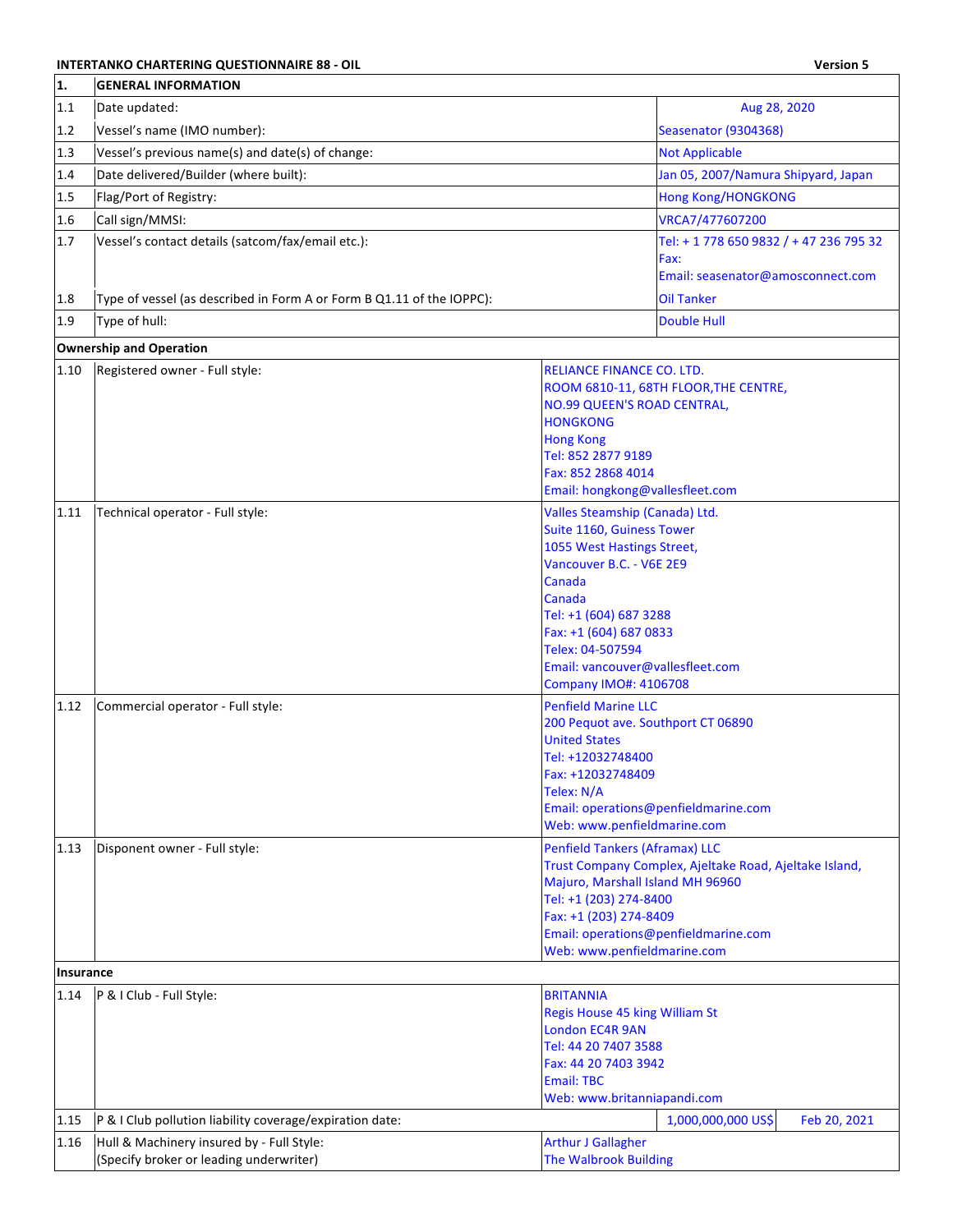|                   |                                                                                                                                                | 25 Walbrook<br><b>London EC4N 8AW</b> |                                                                             |                      |
|-------------------|------------------------------------------------------------------------------------------------------------------------------------------------|---------------------------------------|-----------------------------------------------------------------------------|----------------------|
|                   |                                                                                                                                                | Tel: +44 (0)20 7204 629               |                                                                             |                      |
| 1.17              | Hull & Machinery insured value/expiration date:                                                                                                |                                       | 26,000,000 US\$                                                             | Jun 15, 2021         |
|                   | Classification<br>Classification society:                                                                                                      |                                       |                                                                             |                      |
| 1.18<br>1.19      | Class notation:                                                                                                                                |                                       | <b>American Bureau of Shipping</b><br>A1, OIL CARRIER, ESP, (E), AMS, ACCU, |                      |
|                   |                                                                                                                                                |                                       | SH, SHCM<br><b>BWT, CRC, RRDA, RW, TCM, VEC</b>                             |                      |
| 1.20              | Is the vessel subject to any conditions of class, class extensions, outstanding memorandums or<br>class recommendations? If yes, give details: |                                       | <b>No</b><br>N/A                                                            |                      |
| 1.21              | If classification society changed, name of previous and date of change:                                                                        |                                       | N/A, Not Applicable                                                         |                      |
| 1.22              | Does the vessel have ice class? If yes, state what level:                                                                                      |                                       | No, N/A                                                                     |                      |
| 1.23              | Date/place of last dry-dock:                                                                                                                   |                                       | Dec 27, 2019/Singapore                                                      |                      |
| 1.24              | Date next dry dock due/next annual survey due:                                                                                                 |                                       | Jan 04, 2022                                                                | Jan 04, 2021         |
| 1.25              | Date of last special survey/next special survey due:                                                                                           |                                       | Dec 02, 2016                                                                | Jan 04, 2022         |
| 1.26              | If ship has Condition Assessment Program (CAP), what is the latest overall rating:                                                             |                                       | No, VESSEL IS LESS THAN 15 YEARS OLD                                        |                      |
| <b>Dimensions</b> |                                                                                                                                                |                                       |                                                                             |                      |
| 1.27              | Length overall (LOA):                                                                                                                          |                                       |                                                                             | <b>241.03 Metres</b> |
| 1.28              | Length between perpendiculars (LBP):                                                                                                           |                                       | 232 Metres                                                                  |                      |
| 1.29              | Extreme breadth (Beam):                                                                                                                        |                                       | <b>42 Metres</b>                                                            |                      |
| 1.30              | Moulded depth:                                                                                                                                 |                                       |                                                                             | 21.20 Metres         |
| 1.31              | Keel to masthead (KTM)/ Keel to masthead (KTM) in collapsed condition, if applicable:                                                          |                                       | 48.24 Metres                                                                | 0 Metres             |
| 1.32              | Distance bridge front to center of manifold:                                                                                                   |                                       |                                                                             | 84.40 Metres         |
| 1.33              | Bow to center manifold (BCM)/Stern to center manifold (SCM):                                                                                   |                                       | <b>118.98 Metres</b>                                                        | <b>122.04 Metres</b> |
| 1.34              | Parallel body distances                                                                                                                        | Lightship                             | <b>Normal Ballast</b>                                                       | Summer Dwt           |
|                   | Forward to mid-point manifold:                                                                                                                 | <b>54.946 Metres</b>                  | 61.75 Metres                                                                | 61.75 Metres         |
|                   | Aft to mid-point manifold:                                                                                                                     | <b>34.159 Metres</b>                  | 45.20 Metres                                                                | 57.47 Metres         |
|                   | Parallel body length:                                                                                                                          | <b>89.106 Metres</b>                  | <b>106.95 Metres</b>                                                        | <b>119.22 Metres</b> |
| <b>Tonnages</b>   |                                                                                                                                                |                                       |                                                                             |                      |
| 1.35              | Net Tonnage:                                                                                                                                   |                                       |                                                                             | 32,667               |
| 1.36              | Gross Tonnage/Reduced Gross Tonnage (if applicable):                                                                                           |                                       | 56,489                                                                      | 44,508               |
| 1.37              | Suez Canal Tonnage - Gross (SCGT)/Net (SCNT):                                                                                                  |                                       | 59,108.95                                                                   | 55,483.46            |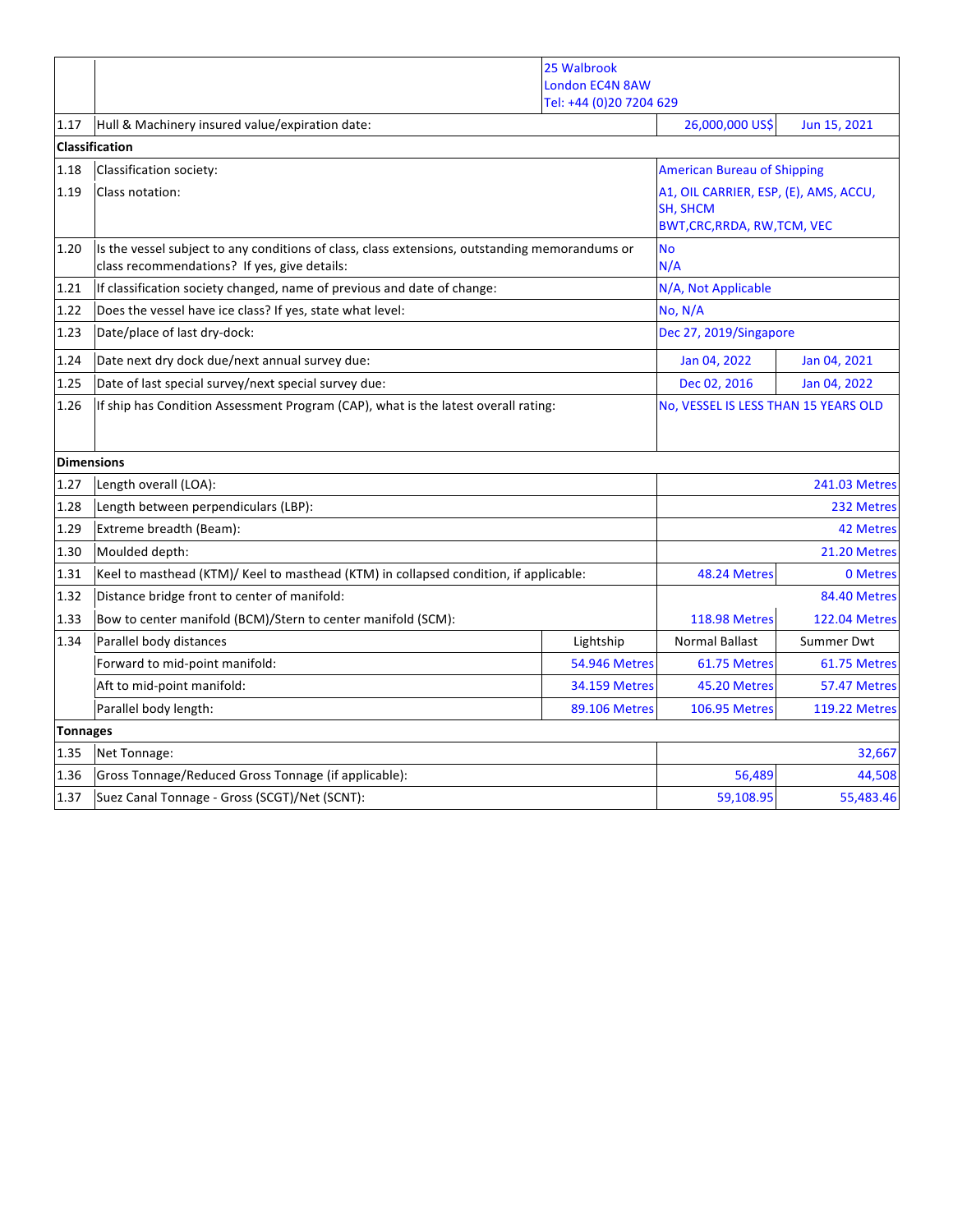| 1.38 | Panama Canal Net Tonnage (PCNT):                                                       |              |                      |                                                                                                                                                                                                                                                                                                                                                                                                                                                                                                                                                                                                | $\mathbf 0$                             |
|------|----------------------------------------------------------------------------------------|--------------|----------------------|------------------------------------------------------------------------------------------------------------------------------------------------------------------------------------------------------------------------------------------------------------------------------------------------------------------------------------------------------------------------------------------------------------------------------------------------------------------------------------------------------------------------------------------------------------------------------------------------|-----------------------------------------|
|      | <b>Loadline Information</b>                                                            |              |                      |                                                                                                                                                                                                                                                                                                                                                                                                                                                                                                                                                                                                |                                         |
| 1.39 | Loadline                                                                               | Freeboard    | Draft                | Deadweight                                                                                                                                                                                                                                                                                                                                                                                                                                                                                                                                                                                     | Displacement                            |
|      | Summer:                                                                                | 6.287 Metres | <b>14.953 Metres</b> | 105,715 Metric<br><b>Tonnes</b>                                                                                                                                                                                                                                                                                                                                                                                                                                                                                                                                                                | 122,122 Metric<br><b>Tonnes</b>         |
|      | Winter:                                                                                | 6.598 Metres | 14.642 Metres        | 102,904 Metric<br><b>Tonnes</b>                                                                                                                                                                                                                                                                                                                                                                                                                                                                                                                                                                | 119,311 Metric<br><b>Tonnes</b>         |
|      | Tropical:                                                                              | 5.976 Metres | <b>15.264 Metres</b> | 108,532 Metric<br><b>Tonnes</b>                                                                                                                                                                                                                                                                                                                                                                                                                                                                                                                                                                | 124,939 Metric<br><b>Tonnes</b>         |
|      | Lightship:                                                                             | 18.79 Metres | 2.45 Metres          |                                                                                                                                                                                                                                                                                                                                                                                                                                                                                                                                                                                                | <b>16,407 Metric</b><br><b>Tonnes</b>   |
|      | Normal Ballast Condition:                                                              | 14.09 Metres | 7.15 Metres          | 37,807 Metric<br><b>Tonnes</b>                                                                                                                                                                                                                                                                                                                                                                                                                                                                                                                                                                 | <b>54,214 Metric</b><br><b>Tonnes</b>   |
|      | Segregated Ballast Condition:                                                          | 14.06 Metres | 7.18 Metres          | <b>38,028 Metric</b><br><b>Tonnes</b>                                                                                                                                                                                                                                                                                                                                                                                                                                                                                                                                                          | 54,435 Metric<br><b>Tonnes</b>          |
| 1.40 | FWA/TPC at summer draft:                                                               |              |                      |                                                                                                                                                                                                                                                                                                                                                                                                                                                                                                                                                                                                | 336 Millimetres 90.50 Metric Tonnes     |
|      | Does vessel have multiple SDWT? If yes, please provide all assigned loadlines:<br>1.41 |              |                      | Yes<br>105715 MT<br>98992 MT<br>89991 MT<br>84997 MT<br>78998 MT                                                                                                                                                                                                                                                                                                                                                                                                                                                                                                                               |                                         |
| 1.42 | Constant (excluding fresh water):                                                      |              |                      |                                                                                                                                                                                                                                                                                                                                                                                                                                                                                                                                                                                                | <b>360 Metric Tonnes</b>                |
| 1.43 | What is the company guidelines for Under Keel Clearance (UKC) for this vessel?         |              |                      | Ocean Passage: 50% of Deepest Static<br><b>Draft</b><br>Coastal/Shallow Water Passages: 20% of<br><b>Deepest Static Draft</b><br>Port Approaches, Buoyed Channels, In<br>areas at or near Entrance to Ports &<br><b>Estuaries: 10% of Deepest Static Draft,</b><br>Whilst Alongside the Berth, Fairways<br>inside ports (Shallow waters)/ Pilotage<br>Waters: 1.5% of Vessel Beam or 0.30M<br>whichever is greater<br>Whilst at SBM / CBM Moorings: 20% of<br><b>Deepest Static Draft</b><br>At Anchor-Unprotected Water: 20% of<br><b>Deepest Static Draft</b><br>10% of Deepest Static Draft | At Anchor-Protected / Sheltered Waters: |
| 1.44 | What is the max height of mast above waterline (air draft)                             |              |                      | <b>Full Mast</b>                                                                                                                                                                                                                                                                                                                                                                                                                                                                                                                                                                               | <b>Collapsed Mast</b>                   |
|      | Summer deadweight:                                                                     |              |                      | <b>33.287 Metres</b>                                                                                                                                                                                                                                                                                                                                                                                                                                                                                                                                                                           | 0 Metres                                |
|      | Normal ballast:                                                                        |              |                      | 40.48 Metres                                                                                                                                                                                                                                                                                                                                                                                                                                                                                                                                                                                   | 0 Metres                                |
|      | Lightship:                                                                             |              |                      | 45.79 Metres                                                                                                                                                                                                                                                                                                                                                                                                                                                                                                                                                                                   | 0 Metres                                |

| 12.  | <b>CERTIFICATES</b>                                         | Issued       | <b>Last Annual</b>    | Last Intermediate     | <b>Expires</b> |
|------|-------------------------------------------------------------|--------------|-----------------------|-----------------------|----------------|
| 12.1 | Safety Equipment Certificate (SEC):                         | Jan 17, 2020 | Jan 17, 2020          | Jan 17, 2020          | Jan 04, 2022   |
| 2.2  | Safety Radio Certificate (SRC):                             | Dec 02, 2016 | Oct 11, 2019          |                       | Jan 04, 2022   |
| 12.3 | Safety Construction Certificate (SCC):                      | Dec 02, 2016 | Oct 13, 2018          | Jan 17, 2020          | Jan 04, 2022   |
| 2.4  | International Loadline Certificate (ILC):                   | Dec 02, 2016 | Oct 11, 2019          |                       | Jan 04, 2022   |
| 12.5 | International Oil Pollution Prevention Certificate (IOPPC): | Dec 02, 2016 | Oct 13, 2018          | Jan 17, 2020          | Jan 04, 2022   |
| 2.6  | International Ship Security Certificate (ISSC):             | Dec 22, 2016 | <b>Not Applicable</b> | Jan 13, 2020          | Feb 05, 2022   |
| 2.7  | Maritime Labour Certificate (MLC):                          | Nov 19, 2018 | N/A                   | <b>Not Applicable</b> | Jun 10, 2023   |
| 2.8  | ISM Safety Management Certificate (SMC):                    | Dec 22, 2016 | <b>Not Applicable</b> | Jan 13, 2020          | Feb 05, 2022   |
| 2.9  | Document of Compliance (DOC):                               | Jul 03, 2020 | Jul 03, 2020          |                       | Apr 22, 2022   |
| 2.10 | USCG Certificate of Compliance (USCGCOC):                   | Jan 31, 2019 | Apr 27, 2020          |                       | Jan 31, 2021   |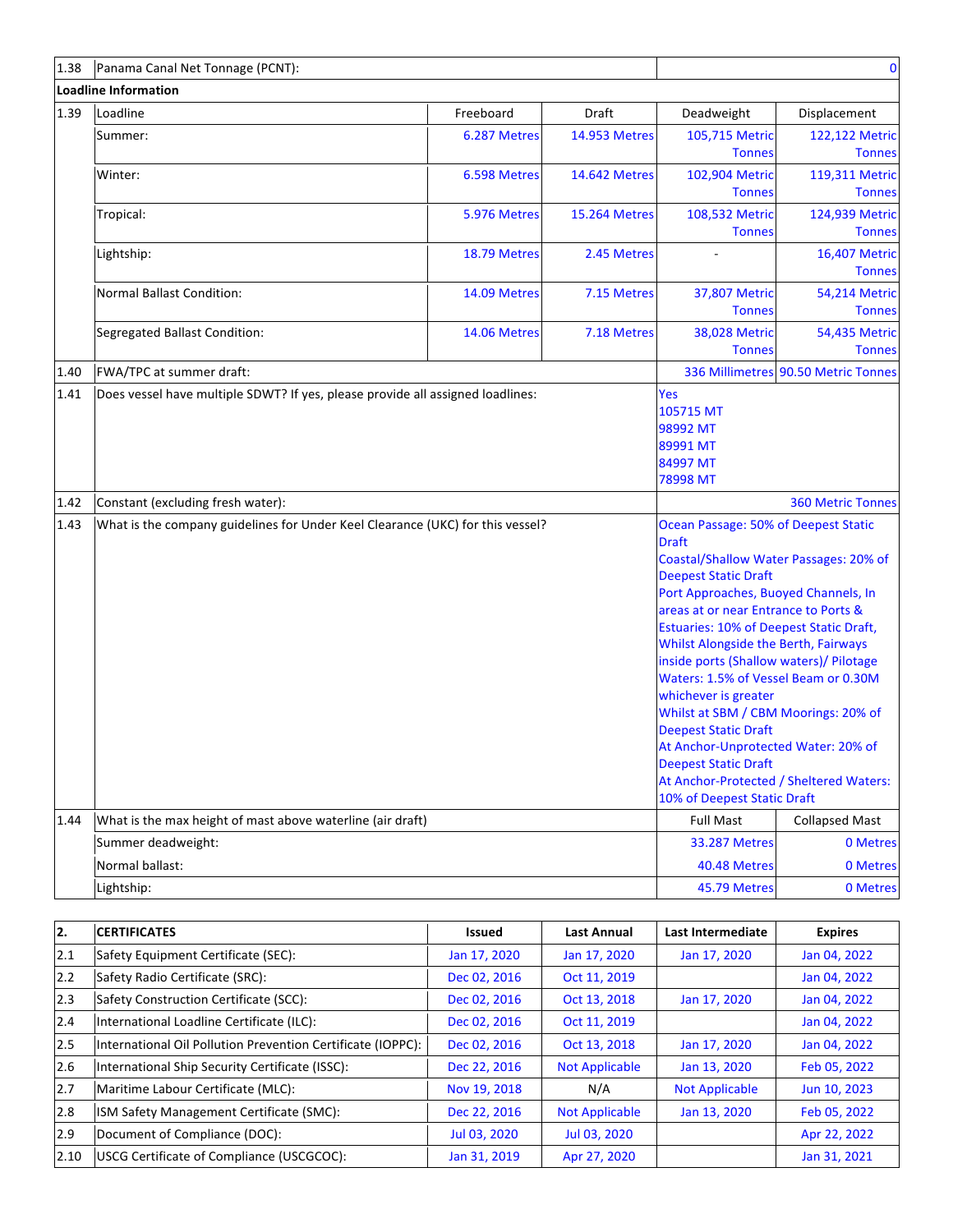| 2.11 | Civil Liability Convention (CLC) 1992 Certificate:                                                                                    | Feb 20, 2020          | N/A                   | N/A          | Feb 20, 2021          |
|------|---------------------------------------------------------------------------------------------------------------------------------------|-----------------------|-----------------------|--------------|-----------------------|
| 2.12 | Civil Liability for Bunker Oil Pollution Damage Convention<br>(CLBC) Certificate:                                                     | Feb 20, 2020          | N/A                   | N/A          | Feb 20, 2021          |
| 2.13 | Liability for the Removal of Wrecks Certificate (WRC):                                                                                | Feb 20, 2020          | N/A                   | N/A          | Feb 20, 2021          |
| 2.14 | U.S. Certificate of Financial Responsibility (COFR):                                                                                  | Jan 05, 2019          | N/A                   | N/A          | Jan 05, 2022          |
| 2.15 | Certificate of Class (COC):                                                                                                           | Jan 17, 2020          | Oct 11, 2019          | Jan 17, 2020 | Jan 04, 2022          |
| 2.16 | International Sewage Pollution Prevention Certificate<br>(ISPPC):                                                                     | Dec 02, 2016          | N/A                   | N/A          | Jan 04, 2022          |
| 2.17 | Certificate of Fitness (COF):                                                                                                         | <b>Not Applicable</b> | <b>Not Applicable</b> |              | <b>Not Applicable</b> |
| 2.18 | International Energy Efficiency Certificate (IEEC):                                                                                   | Jan 07, 2014          | N/A                   | N/A          | N/A                   |
| 2.19 | International Air Pollution Prevention Certificate (IAPPC):                                                                           | Dec 02, 2016          | Oct 13, 2018          | Oct 11, 2019 | Jan 04, 2022          |
|      | Documentation                                                                                                                         |                       |                       |              |                       |
| 2.20 | Owner warrant that vessel is member of ITOPF and will remain so for the entire duration of this<br>voyage/contract:                   |                       |                       |              | <b>Yes</b>            |
| 2.21 | Does vessel have in place a Drug and Alcohol Policy complying with OCIMF guidelines for Control<br>of Drugs and Alcohol Onboard Ship? |                       |                       |              | <b>Yes</b>            |
| 2.22 | Is the ITF Special Agreement on board (if applicable)?                                                                                |                       |                       |              | N/A                   |
| 2.23 | <b>ITF Blue Card expiry date (if applicable):</b>                                                                                     |                       |                       |              | Not Applicable (N/A)  |

| lз. | <b>CREW</b>                                                       |                                                                                                                                                                                                                                                  |    |                                                                                                                                                                                                                                     |
|-----|-------------------------------------------------------------------|--------------------------------------------------------------------------------------------------------------------------------------------------------------------------------------------------------------------------------------------------|----|-------------------------------------------------------------------------------------------------------------------------------------------------------------------------------------------------------------------------------------|
| 3.1 | Nationality of Master:                                            |                                                                                                                                                                                                                                                  |    | Indian                                                                                                                                                                                                                              |
| 3.2 | Number and nationality of Officers:                               |                                                                                                                                                                                                                                                  | 9  | Indian                                                                                                                                                                                                                              |
| 3.3 | Number and nationality of Crew:                                   |                                                                                                                                                                                                                                                  | 14 | Indian                                                                                                                                                                                                                              |
| 3.4 | What is the common working language onboard:                      |                                                                                                                                                                                                                                                  |    | <b>ENGLISH</b>                                                                                                                                                                                                                      |
| 3.5 | Do officers speak and understand English?                         |                                                                                                                                                                                                                                                  |    | Yes                                                                                                                                                                                                                                 |
| 3.6 | If Officers/ratings employed by a manning agency - Full<br>style: | Officers: OCS SERVICES LTD -<br><b>NORTRANS</b><br>407-411 Oberoi Chambers II,<br>645/646 New Link Road,<br>Andheri(W),<br><b>Mumbai-400053</b><br>Tel: +91 22 66409000<br>Fax: +91 22 2674 4330<br>Telex: N/A<br>Email: vallescrew@ocs.services |    | <b>Ratings: OCS SERVICES LTD - NORTRANS</b><br>407-411 Oberoi Chambers II,<br>645/646, New Link Road,<br>Andheri(W),<br>Mumbai-400 053,<br>India<br>Tel: +91 22 66409000<br>Fax: +91 22 2674 4330<br>Email: vallescrew@ocs.services |

| 4.  | <b>FOR USA CALLS</b>                                                                                                                     |                                                                                                                                                                                                                                                                   |  |
|-----|------------------------------------------------------------------------------------------------------------------------------------------|-------------------------------------------------------------------------------------------------------------------------------------------------------------------------------------------------------------------------------------------------------------------|--|
| 4.1 | Has the vessel Operator submitted a Vessel Spill Response Plan to the US Coast Guard which has<br>been approved by official USCG letter? | Yes                                                                                                                                                                                                                                                               |  |
| 4.2 | Qualified individual (QI) - Full style:                                                                                                  | O'Briens Response Management (OOPS)<br><b>New Jersey Office</b><br>103 Morgan Lane, Suite 103, Plainsboro, NJ 08536, USA.<br>Tel: 1 985 781 0804<br>Fax: 1 985 781 0580<br>Telex: 4961736 OOPS UI<br>Email: commandcenter@obriensrm.com<br>Web: www.obriensrm.com |  |
| 4.3 | Oil Spill Response Organization (OSRO) - Full style:                                                                                     | <b>Marine Spill Response Corporation (MSRC)</b><br>455 Spring Park Place, Suite 200 Herndon, VA 20170, USA<br>Tel: 1 732 417 0175 / 18<br>Fax: 1 732 417 0097<br>Web: www.msrc.org                                                                                |  |
| 4.4 | Salvage and Marine Firefighting Services (SMFF) - Full Style:                                                                            | <b>T &amp; T SALVAGE IIC.</b><br>8717 Humble Westfield Road<br><b>Humble, TX 77338.</b><br>+1 281 446 4010                                                                                                                                                        |  |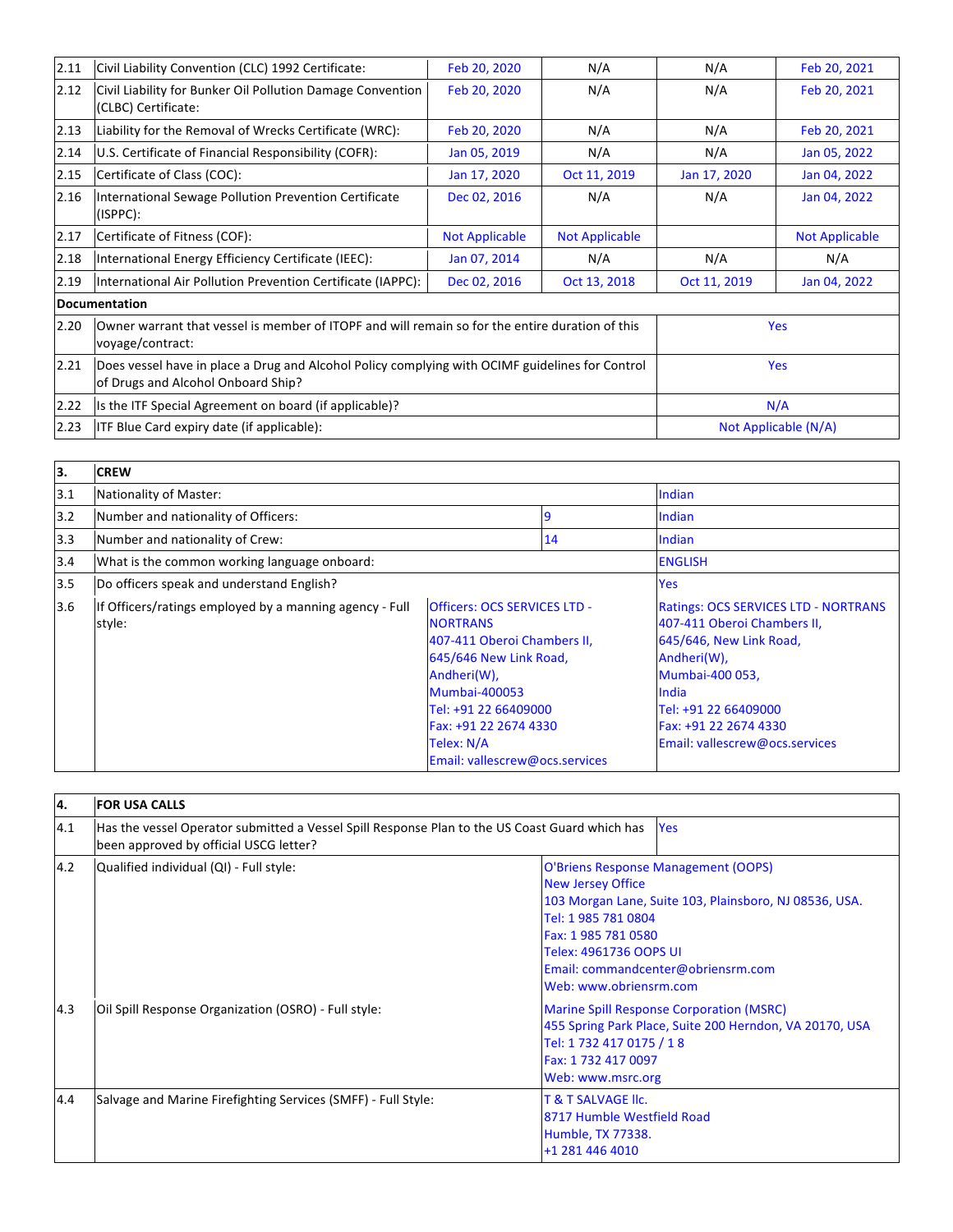|  | 24 hrs Emg : +1 713 534 0700 |
|--|------------------------------|
|  | Email: info@ttsalvage.com    |

| 15.   | <b>SAFETY/HELICOPTER</b>                                                                                                                     |                                          |
|-------|----------------------------------------------------------------------------------------------------------------------------------------------|------------------------------------------|
| 5.1   | Its the vessel operated under a Quality Management System? If Yes, what type of system?<br>(ISO9001 or IMO Resolution A.741(18) as amended): | <b>Yes</b><br>IMO RESOLUTION A. 741 (18) |
| 15.2  | Can the ship comply with the ICS Helicopter Guidelines?                                                                                      | <b>Yes</b>                               |
| 5.2.1 | If Yes, state whether winching or landing area provided:                                                                                     | <b>Winching</b>                          |
|       | [5.2.2 If Yes, what is the diameter of the circle provided:                                                                                  | <b>5 Metres</b>                          |

| 6.  | <b>COATING/ANODES</b> |            |                                      |                                     |            |
|-----|-----------------------|------------|--------------------------------------|-------------------------------------|------------|
| 6.1 | <b>Tank Coating</b>   | Coated     | Type                                 | To What Extent                      | Anodes     |
|     | Cargo tanks:          | <b>Yes</b> | <b>Modified Epoxy</b>                | From Top 3m and<br><b>Bottom 1m</b> | <b>No</b>  |
|     | <b>Ballast tanks:</b> | <b>Yes</b> | <b>MODIFIED EPOXY</b><br>(NOVA-2000) | <b>Whole Tank</b>                   | <b>Yes</b> |
|     | Slop tanks:           | Yes        | <b>Modified Epoxy</b>                | <b>Whole Tank</b>                   | <b>No</b>  |

| 17. | <b>BALLAST</b>           |     |                |                          |                            |
|-----|--------------------------|-----|----------------|--------------------------|----------------------------|
| 7.1 | Pumps                    | No. | <b>Type</b>    | Capacity                 | At What Head<br>$(sg=1.0)$ |
|     | <b>Ballast Pumps:</b>    |     | Centrifugal    | 1,800 Cu.<br>Metres/Hour | <b>30 Metres</b>           |
|     | <b>Ballast Eductors:</b> |     | <b>Venturi</b> | 300 Cu.<br>Metres/Hour   | 20 Metres                  |

| 8.                 | <b>CARGO</b>                                                                                                                 |                                                                                                 |                                 |
|--------------------|------------------------------------------------------------------------------------------------------------------------------|-------------------------------------------------------------------------------------------------|---------------------------------|
|                    | Double Hull Vessels                                                                                                          |                                                                                                 |                                 |
| 8.1                | Is vessel fitted with centerline bulkhead in all cargo tanks? If Yes, solid or perforated:                                   | Yes, Solid                                                                                      |                                 |
|                    | <b>Cargo Tank Capacities</b>                                                                                                 |                                                                                                 |                                 |
| 8.2                | Number of cargo tanks and total cubic capacity (max% per company policy: 98%, 97%, 96% or<br>95%) excluding slops tanks:     | 14                                                                                              | 113,307.40 Cu.<br><b>Metres</b> |
| 8.2.1              | Capacity (max% per company policy: 98%, 97%, 96% or 95%) of each natural segregation with<br>double valve (specify tanks):   | Seg#1: 39229.6 m3 (2w and 6w)<br>Seg#2: 40106.6 m3 (1w,4w,Slop-w)<br>Seg#3: 40486.4 m3 (3w, 5w) |                                 |
| 8.2.2              | IMO class (Oil/Chemical Ship Type 1, 2 or 3):                                                                                | N/A                                                                                             |                                 |
| 8.3                | Number of slop tanks and total cubic capacity (max% per company policy: 98%, 97%, 96% or<br>95%):                            | 6,515.20 Cu. Metres<br>2                                                                        |                                 |
| 8.3.1              | Specify segregations which slops tanks belong to and their capacity with double valve:                                       | Seg#2: 40106.6 m3 (1w,4w,Slop-w)                                                                |                                 |
| 8.3.2              | Residual/retention oil tank(s) capacity (98%), if applicable:                                                                | 0 Cu. Metres                                                                                    |                                 |
| <b>SBT Vessels</b> |                                                                                                                              |                                                                                                 |                                 |
| 8.3.3              | What is total SBT capacity and percentage of SDWT vessel can maintain?                                                       | 38,596.40 Cu.<br><b>Metres</b>                                                                  | 37.40 %                         |
| 8.3.4              | Does vessel meet the requirements of MARPOL Annex I Reg 18.2:                                                                | Yes                                                                                             |                                 |
|                    | <b>Cargo Handling and Pumping Systems</b>                                                                                    |                                                                                                 |                                 |
| 8.4                | How many grades/products can vessel load/discharge with double valve segregation:                                            |                                                                                                 |                                 |
| 8.5                | Are there any cargo tank filling restrictions?<br>If yes, specify number of slack tanks, max s.g., ullage restrictions etc.: | N/A<br><b>Not Applicable</b>                                                                    |                                 |
| 8.6                | Max loading rate for homogenous cargo                                                                                        | With VECS                                                                                       | <b>Without VECS</b>             |
|                    | Loaded per manifold connection:                                                                                              | 4,742 Cu.<br>Metres/Hour                                                                        | 4,742.00 Cu.<br>Metres/Hour     |
|                    | Loaded simultaneously through all manifolds:                                                                                 | 9,489.30 Cu.<br>Metres/Hour                                                                     | 9,489.30 Cu.<br>Metres/Hour     |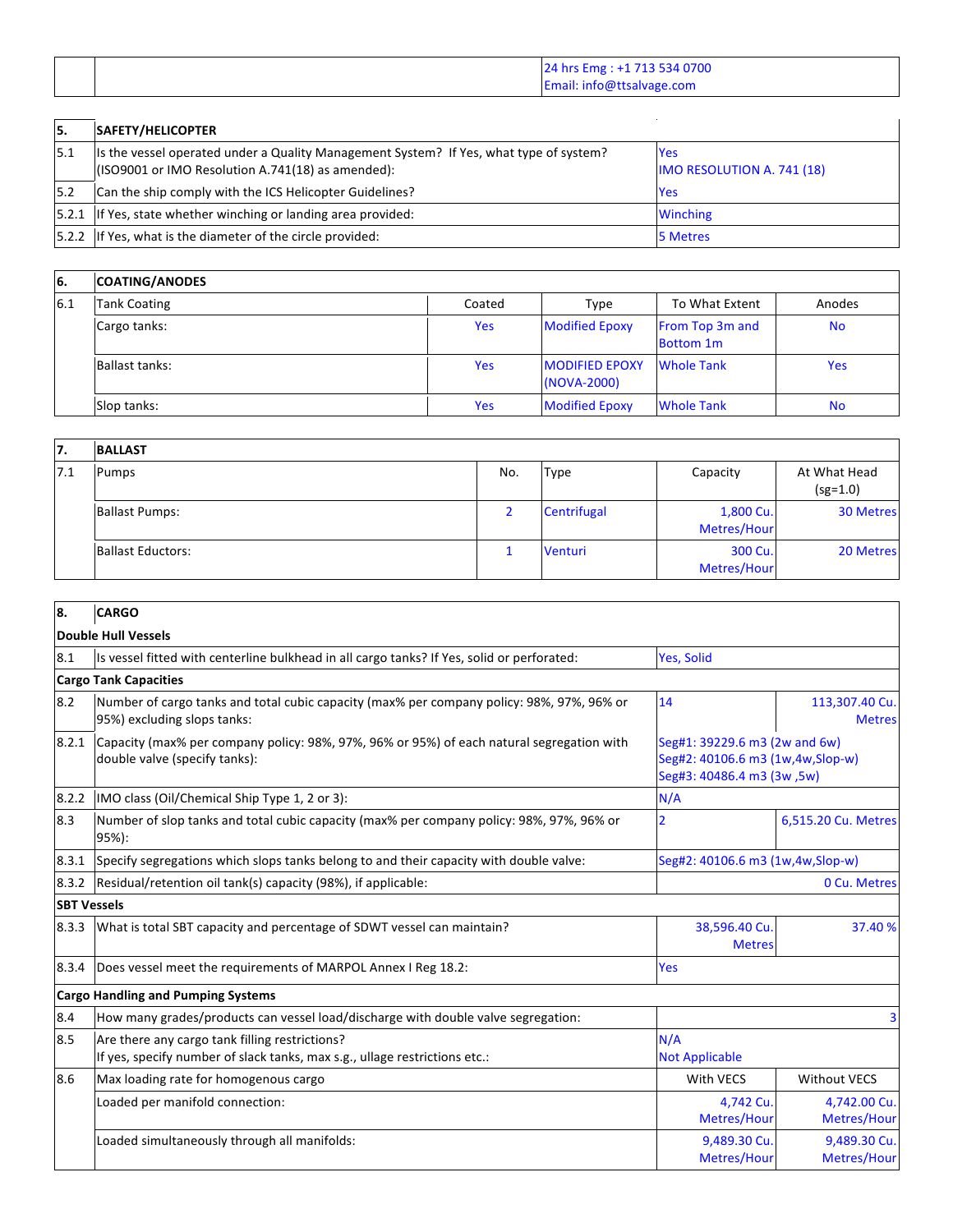|                                                                                                     | <b>Cargo Control Room</b>                                                                                                              |     |                      |                                                                                                                                             |                        |  |
|-----------------------------------------------------------------------------------------------------|----------------------------------------------------------------------------------------------------------------------------------------|-----|----------------------|---------------------------------------------------------------------------------------------------------------------------------------------|------------------------|--|
| 8.7                                                                                                 | Is ship fitted with a Cargo Control Room (CCR)?                                                                                        |     |                      | Yes                                                                                                                                         |                        |  |
| 8.8                                                                                                 | Can tank innage/ullage be read from the CCR?                                                                                           |     |                      | Yes                                                                                                                                         |                        |  |
|                                                                                                     | <b>Gauging and Sampling</b>                                                                                                            |     |                      |                                                                                                                                             |                        |  |
| 8.9                                                                                                 | Is gauging system certified and calibrated? If no, specify which ones are not calibrated:                                              |     |                      | Yes, N/A                                                                                                                                    |                        |  |
|                                                                                                     | What type of fixed closed tank gauging system is fitted:                                                                               |     |                      | Radar                                                                                                                                       |                        |  |
|                                                                                                     | Are high level alarms fitted to the cargo tanks? If Yes, indicate whether to all tanks or partial:                                     |     |                      | Yes, All                                                                                                                                    |                        |  |
| 8.9.1                                                                                               | Can cargo be transferred under closed loading conditions in accordance with ISGOTT 11.1.6.6?                                           |     |                      | Yes                                                                                                                                         |                        |  |
| 8.9.2                                                                                               | Are cargo tanks fitted with multipoint gauging? If yes, specify type and locations:                                                    |     |                      | Yes, MMC AFT 2, CENTRE 1, AND<br><b>FORWARD 1</b>                                                                                           |                        |  |
| 8.10                                                                                                | Number of portable gauging units (example- MMC) on board:                                                                              |     |                      |                                                                                                                                             | 4                      |  |
|                                                                                                     | <b>Vapor Emission Control System (VECS)</b>                                                                                            |     |                      |                                                                                                                                             |                        |  |
| 8.11                                                                                                | Is a vapour return system (VRS) fitted?                                                                                                |     |                      | Yes                                                                                                                                         |                        |  |
| 8.12                                                                                                | Number/size of VECS manifolds (per side):                                                                                              |     |                      | $\overline{2}$<br><b>400 Millimetres</b>                                                                                                    |                        |  |
| 8.13                                                                                                | Number/size/type of VECS reducers:                                                                                                     |     |                      | 2/300/ANSI                                                                                                                                  |                        |  |
| <b>Venting</b><br>8.14                                                                              | State what type of venting system is fitted:                                                                                           |     | Vents                | <b>Common Mast Riser and Independent HV</b>                                                                                                 |                        |  |
|                                                                                                     | <b>Cargo Manifolds and Reducers</b>                                                                                                    |     |                      |                                                                                                                                             |                        |  |
| 8.15                                                                                                | Total number/size of cargo manifold connections on each side:                                                                          |     |                      | 3/400 Millimetres                                                                                                                           |                        |  |
| 8.16                                                                                                | What type of valves are fitted at manifold:                                                                                            |     |                      | <b>Butterfly</b>                                                                                                                            |                        |  |
| 8.17                                                                                                | What is the material/rating of the manifold:                                                                                           |     |                      | Steel/16 KG                                                                                                                                 |                        |  |
|                                                                                                     | 8.17.1 Does vessel comply with the latest edition of the OCIMF 'Recommendations for Oil Tanker<br>Manifolds and Associated Equipment'? |     |                      | Yes                                                                                                                                         |                        |  |
| 8.18                                                                                                | Distance between cargo manifold centers:                                                                                               |     |                      |                                                                                                                                             | 2,500 Millimetres      |  |
| 8.19                                                                                                | Distance ships rail to manifold:                                                                                                       |     |                      |                                                                                                                                             | 4,282 Millimetres      |  |
| 8.20                                                                                                | Distance manifold to ships side:                                                                                                       |     |                      |                                                                                                                                             | 4,600 Millimetres      |  |
| 8.21                                                                                                | Top of rail to center of manifold:                                                                                                     |     |                      |                                                                                                                                             | <b>870 Millimetres</b> |  |
| 8.22                                                                                                | Distance main deck to center of manifold:                                                                                              |     |                      |                                                                                                                                             | 1,847 Millimetres      |  |
| 8.23                                                                                                | Spill tank grating to center of manifold:                                                                                              |     |                      |                                                                                                                                             | 900 Millimetres        |  |
| 8.24                                                                                                | Manifold height above the waterline in normal ballast/at SDWT condition:                                                               |     |                      | 16.11 Metres                                                                                                                                | 8.26 Metres            |  |
| 8.25                                                                                                | Number/size/type of reducers:                                                                                                          |     |                      | 6 x 450/400mm (18/16")<br>3 x 400/300mm (16/12")<br>3 x 400/250mm (16/10")<br>3 x 400/200mm (16/8")<br>1 x 300/200mm (12/8")<br><b>ANSI</b> |                        |  |
| 8.26                                                                                                | Is vessel fitted with a stern manifold? If yes, state size:                                                                            |     |                      | No, 0 Millimetres                                                                                                                           |                        |  |
| <b>Heating</b>                                                                                      |                                                                                                                                        |     |                      |                                                                                                                                             |                        |  |
| 8.27                                                                                                | Cargo/slop tanks fitted with a cargo heating system?                                                                                   |     | Type                 | Coiled                                                                                                                                      | Material               |  |
|                                                                                                     | Cargo Tanks:                                                                                                                           |     | <b>Steam</b>         | Yes                                                                                                                                         | <b>Other</b>           |  |
|                                                                                                     | Slop Tanks:                                                                                                                            |     | <b>HEATING COILS</b> | Yes                                                                                                                                         | <b>Other</b>           |  |
| 8.28                                                                                                | Maximum temperature cargo can be loaded/maintained:                                                                                    |     |                      | 66.0 °C / 150.8 °F                                                                                                                          | 57.4 °C / 135.32 °F    |  |
|                                                                                                     | 8.28.1 Minimum temperature cargo can be loaded/maintained:                                                                             |     |                      | 0.0 °C / 32.0 °F (o)                                                                                                                        | 0.0 °C / 32.0 °F       |  |
|                                                                                                     | Inert Gas and Crude Oil Washing                                                                                                        |     |                      |                                                                                                                                             |                        |  |
| 8.29                                                                                                | Is an Inert Gas System (IGS) fitted/operational?                                                                                       |     |                      | Yes/Yes                                                                                                                                     |                        |  |
| 8.29.1                                                                                              | Is a Crude Oil Washing (COW) installation fitted/operational?                                                                          |     |                      | Yes/Yes                                                                                                                                     |                        |  |
| Is IGS supplied by flue gas, inert gas (IG) generator and/or nitrogen:<br><b>Flue Gas</b><br>8.30   |                                                                                                                                        |     |                      |                                                                                                                                             |                        |  |
| <b>Cargo Pumps</b><br>8.31<br>How many cargo pumps can be run simultaneously at full capacity:<br>3 |                                                                                                                                        |     |                      |                                                                                                                                             |                        |  |
| 8.32                                                                                                | Pumps                                                                                                                                  | No. | Type                 | Capacity                                                                                                                                    | At What Head           |  |
|                                                                                                     |                                                                                                                                        |     |                      |                                                                                                                                             |                        |  |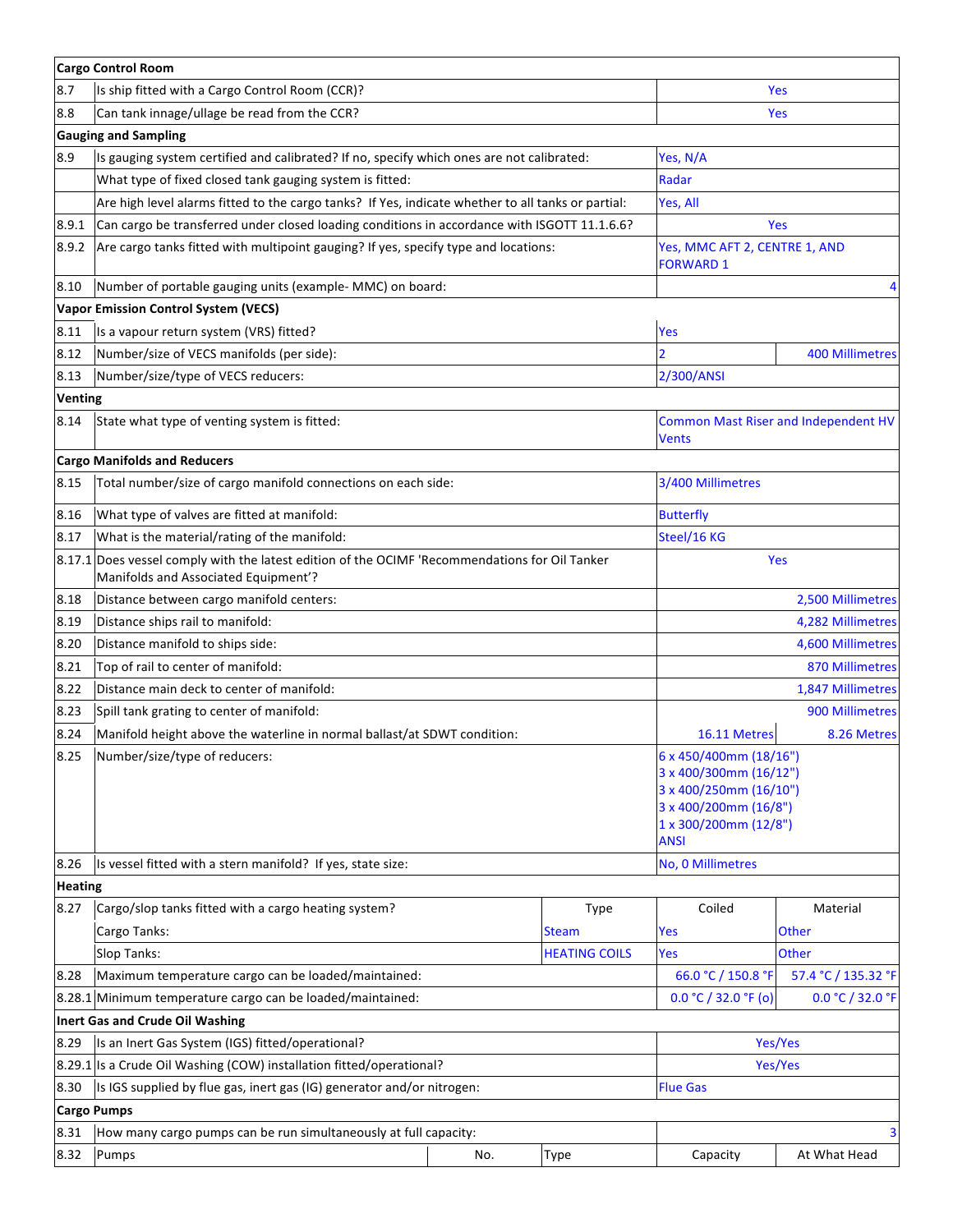|      |                                                         |                      |                        | $(sg=1.0)$                                           |
|------|---------------------------------------------------------|----------------------|------------------------|------------------------------------------------------|
|      | Cargo Pumps:                                            | Centrifugal          | 2500 M3/HR             | <b>135 Meters</b><br>135 Meters<br><b>135 Meters</b> |
|      | Cargo Eductors:                                         | Venturi              | 480 Cu.<br>Metres/Hour | 25 Metres                                            |
|      | Stripping:                                              | <b>Reciprocating</b> | 200 Cu.<br>Metres/Hour | <b>135 Metres</b>                                    |
| 8.33 | Is at least one emergency portable cargo pump provided? |                      |                        | N/A                                                  |

| 9.                                                                             | <b>MOORING</b>                                                                 |                 |                            |                             |                                |                                |
|--------------------------------------------------------------------------------|--------------------------------------------------------------------------------|-----------------|----------------------------|-----------------------------|--------------------------------|--------------------------------|
| 9.1                                                                            | Wires (on drums)                                                               | No.             | Diameter                   | Material                    | Length                         | <b>Breaking Strength</b>       |
|                                                                                | Forecastle:                                                                    | 4               | <b>34 Millimetres IWRC</b> |                             |                                | 305 Metres 82.29 Metric Tonnes |
|                                                                                | Main deck fwd:                                                                 | 4               | <b>34 Millimetres IWRC</b> |                             |                                | 305 Metres 82.29 Metric Tonnes |
|                                                                                | Main deck aft:                                                                 | $\overline{2}$  | <b>34 Millimetres IWRC</b> |                             |                                | 305 Metres 82.29 Metric Tonnes |
|                                                                                | Poop deck:                                                                     | 6               | <b>34 Millimetres IWRC</b> |                             |                                | 305 Metres 82.29 Metric Tonnes |
| 9.2                                                                            | Wire tails                                                                     | No.             | Diameter                   | Material                    | Length                         | <b>Breaking Strength</b>       |
|                                                                                | Forecastle:                                                                    | 4               | 64 Millimetres PP/PES      |                             | 11 Metres                      | <b>103 Metric Tonnes</b>       |
|                                                                                | Main deck fwd:                                                                 | 4               | 64 Millimetres PP/PES      |                             | 11 Metres                      | <b>103 Metric Tonnes</b>       |
|                                                                                | Main deck aft:                                                                 | $\overline{2}$  | 64 Millimetres PP/PES      |                             | 11 Metres                      | <b>103 Metric Tonnes</b>       |
|                                                                                | Poop deck:                                                                     | $6\phantom{1}6$ | 64 Millimetres PP/PES      |                             | 11 Metres                      | <b>103 Metric Tonnes</b>       |
| 9.3                                                                            | Ropes (on drums)                                                               | No.             | Diameter                   | Material                    | Length                         | <b>Breaking Strength</b>       |
|                                                                                | Forecastle:                                                                    | $\bf{0}$        | 0 Millimetres 0            |                             | 0 Metres                       | <b>0 Metric Tonnes</b>         |
|                                                                                | Main deck fwd:                                                                 | $\mathbf 0$     | 0 Millimetres 0            |                             | 0 Metres                       | <b>0 Metric Tonnes</b>         |
|                                                                                | Main deck aft:                                                                 | $\mathbf{0}$    | 0 Millimetres 0            |                             | 0 Metres                       | <b>0 Metric Tonnes</b>         |
|                                                                                | Poop deck:                                                                     | $\mathbf 0$     | 0 Millimetres 0            |                             | 0 Metres                       | <b>0 Metric Tonnes</b>         |
| 9.4                                                                            | <b>Other lines</b>                                                             | No.             | Diameter                   | Material                    | Length                         | <b>Breaking Strength</b>       |
|                                                                                | Forecastle:                                                                    | 5               |                            | 72 Millimetres PP/BEXCOLINE | 220 Metres                     | <b>103 Metric Tonnes</b>       |
|                                                                                | Main deck fwd:                                                                 | $\overline{2}$  |                            | 72 Millimetres PP/BEXCOLINE | 220 Metres                     | <b>103 Metric Tonnes</b>       |
|                                                                                | Main deck aft:                                                                 | $\bf{0}$        | 0 Millimetres 0            |                             | 0 Metres                       | <b>0 Metric Tonnes</b>         |
|                                                                                | Poop deck:                                                                     | 9               | 64 Millimetres PP/PES      |                             | 220 Metres                     | <b>103 Metric Tonnes</b>       |
| 9.5                                                                            | Winches                                                                        | No.             | No. Drums                  | Motive Power                | <b>Brake Capacity</b>          | Type of Brake                  |
|                                                                                | Forecastle:                                                                    | $\overline{2}$  | <b>DBL</b>                 | <b>HYD</b>                  | <b>51 Metric Tonnes MANUAL</b> |                                |
|                                                                                | Main deck fwd:                                                                 | $\overline{2}$  | <b>DBL</b>                 | <b>HYD</b>                  | <b>51 Metric Tonnes MANUAL</b> |                                |
|                                                                                | Main deck aft:                                                                 | $\mathbf{1}$    | <b>DBL</b>                 | <b>HYD</b>                  | <b>51 Metric Tonnes MANUAL</b> |                                |
|                                                                                | Poop deck:                                                                     | 3               | <b>DBL</b>                 | <b>HYD</b>                  | <b>51 Metric Tonnes MANUAL</b> |                                |
| 9.6                                                                            | Bitts, closed chocks/fairleads                                                 |                 | No. Bitts                  | <b>SWL Bitts</b>            | No. Closed Chocks              | <b>SWL Closed Chocks</b>       |
|                                                                                | Forecastle:                                                                    |                 | 4                          | <b>78 Metric Tonnes</b>     | 6                              | <b>63 Metric Tonnes</b>        |
|                                                                                | Main deck fwd:                                                                 |                 | 8                          | <b>78 Metric Tonnes</b>     | 16                             | <b>63 Metric Tonnes</b>        |
|                                                                                | Main deck aft:                                                                 |                 | 4                          | <b>78 Metric Tonnes</b>     | 8                              | <b>63 Metric Tonnes</b>        |
|                                                                                | Poop deck:                                                                     |                 | 4                          | <b>78 Metric Tonnes</b>     | 14                             | <b>63 Metric Tonnes</b>        |
|                                                                                | Anchors/Emergency Towing System                                                |                 |                            |                             |                                |                                |
| 9.7                                                                            | Number of shackles on port/starboard cable:                                    |                 |                            |                             | 13/13                          |                                |
| 9.8                                                                            | Type/SWL of Emergency Towing system forward:                                   |                 |                            |                             | Posidonia                      | <b>250 Metric Tonnes</b>       |
| 9.9                                                                            | Type/SWL of Emergency Towing system aft:                                       | Tateno-Kashiwa  | <b>204 Metric Tonnes</b>   |                             |                                |                                |
| 9.10.1 What is size of closed chock and/or fairleads of enclosed type on stern |                                                                                |                 |                            |                             |                                | 600 X 350                      |
| <b>Escort Tug</b>                                                              |                                                                                |                 |                            |                             |                                |                                |
|                                                                                | 9.10.2 What is SWL of closed chock and/or fairleads of enclosed type on stern: |                 |                            |                             | <b>200 Metric Tonnes</b>       |                                |
| 9.11                                                                           | What is SWL of bollard on poop deck suitable for escort tug:                   |                 |                            |                             |                                | <b>200 Metric Tonnes</b>       |
|                                                                                | <b>Lifting Equipment/Gangway</b>                                               |                 |                            |                             |                                |                                |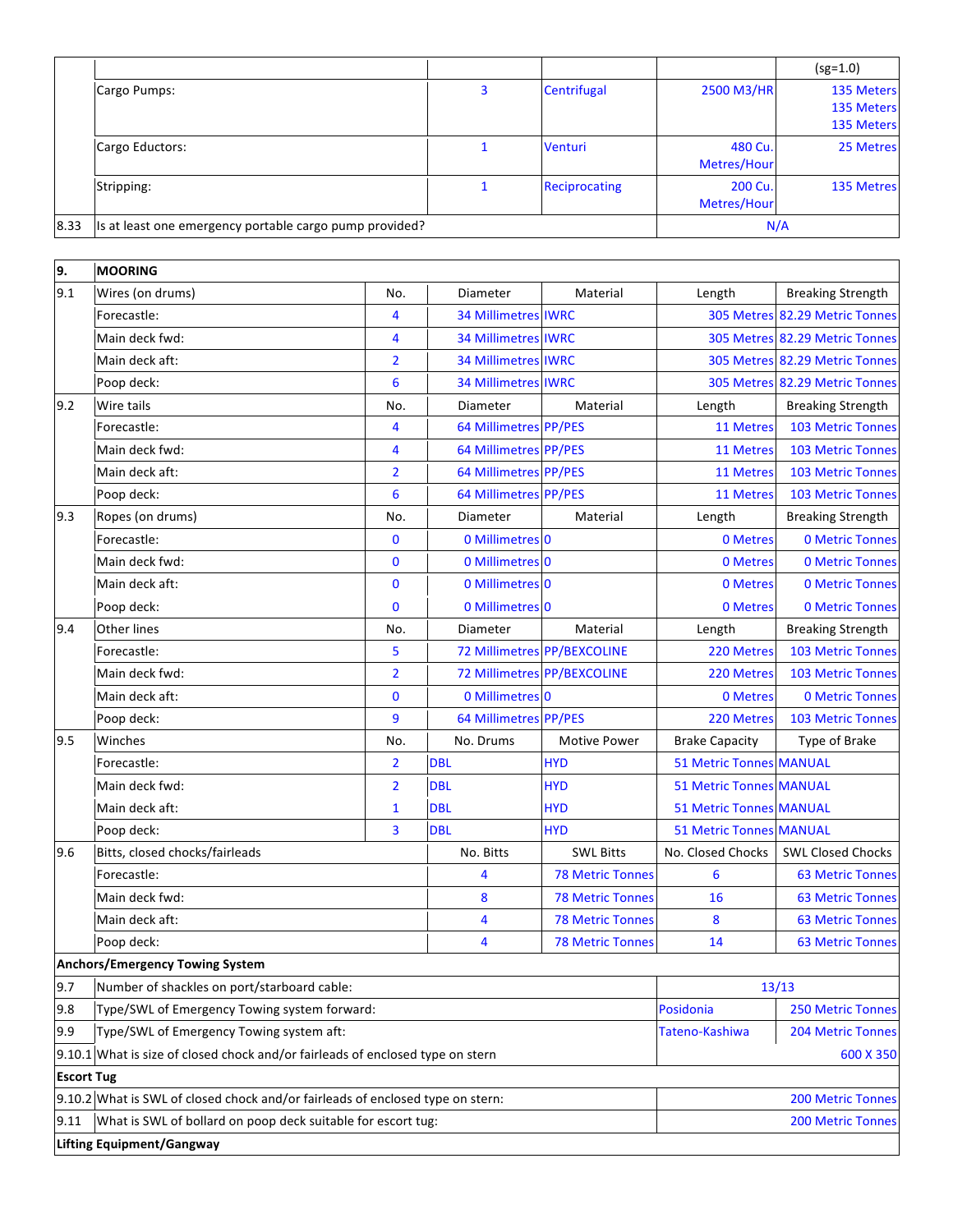| 9.12 | Derrick/Crane description (Number, SWL and location):                                                                                                                                               | <b>Cranes: 1 x 15 Tonnes</b><br><b>CENTER</b> |  |
|------|-----------------------------------------------------------------------------------------------------------------------------------------------------------------------------------------------------|-----------------------------------------------|--|
| 9.13 | Accommodation ladder direction:                                                                                                                                                                     | Aft                                           |  |
|      | Does vessel have a portable gangway? If yes, state length:                                                                                                                                          | Yes, 15 Metres                                |  |
|      | <b>Single Point Mooring (SPM) Equipment</b>                                                                                                                                                         |                                               |  |
| 9.14 | Does the vessel meet the recommendations in the latest edition of OCIMF 'Recommendations for<br>Equipment Employed in the Bow Mooring of Conventional Tankers at Single Point Moorings<br>$(SPM)$ ? | <b>Yes</b>                                    |  |
| 9.15 | If fitted, how many chain stoppers:                                                                                                                                                                 |                                               |  |
| 9.16 | State type/SWL of chain stopper(s):                                                                                                                                                                 | Tongue (Bar)<br><b>250 Metric Tonnes</b>      |  |
| 9.17 | What is the maximum size chain diameter the bow stopper(s) can handle:                                                                                                                              | 90 Millimetres                                |  |
| 9.18 | Distance between the bow fairlead and chain stopper/bracket:                                                                                                                                        | 2,731 Metres                                  |  |
| 9.19 | Is bow chock and/or fairlead of enclosed type of OCIMF recommended size<br>(600mm x 450mm)? If not, give details of size:                                                                           | <b>Yes</b>                                    |  |

| 10.              | <b>PROPULSION</b>                                               |                                                                         |                         |                              |
|------------------|-----------------------------------------------------------------|-------------------------------------------------------------------------|-------------------------|------------------------------|
| 10.1             | Speed                                                           |                                                                         | Maximum                 | Economical                   |
|                  | Ballast speed:                                                  | 14.50 Knots (WSNP)                                                      | 12.50 Knots (WSNP)      |                              |
|                  | Laden speed:                                                    | 14 Knots (WSNP)                                                         | 11 Knots (WSNP)         |                              |
| 10.2             | What type of fuel is used for main propulsion/generating plant: |                                                                         | <b>IFO 380</b>          | <b>VLSFO/LSMGO</b>           |
| 10.3             | Type/Capacity of bunker tanks:                                  | Fuel Oil: 1,935 Cu. Metres<br>Diesel Oil:<br>Gas Oil: 881.80 Cu. Metres |                         |                              |
| 10.4             | Is vessel fitted with fixed or controllable pitch propeller(s): | <b>Fixed</b>                                                            |                         |                              |
| 10.5             | Engines                                                         | No                                                                      | Capacity                | Make/Type                    |
|                  | Main engine:                                                    | $\mathbf{1}$                                                            | 12,240 Kilowatt MAN B&W | <b>6SMC(MARKS</b><br>6)      |
|                  | Aux engine:                                                     | 3                                                                       |                         | 600 Kilowatt DAIHATSU 5DK-20 |
|                  | Power packs:                                                    | $\mathbf{0}$                                                            | 0 Cu. Metres 0          |                              |
|                  | Boilers:                                                        | $\mathbf{1}$                                                            | <b>Tonnes/Hour</b>      | <b>55 Metric AUXILARY</b>    |
|                  | <b>Bow/Stern Thruster</b>                                       |                                                                         |                         |                              |
| 10.6             | What is brake horse power of bow thruster (if fitted):          | No, 0 bhp                                                               |                         |                              |
| 10.7             | What is brake horse power of stern thruster (if fitted):        | No, 0 bhp                                                               |                         |                              |
| <b>Emissions</b> |                                                                 |                                                                         |                         |                              |
| 10.8             | Main engine IMO NOx emission standard:                          | <b>Tier I</b>                                                           |                         |                              |
| 10.9             | Energy Efficiency Design Index (EEDI) rating number:            | N/A                                                                     |                         |                              |

| 11.  | <b>SHIP TO SHIP TRANSFER</b>                                                                                                                          |                        |
|------|-------------------------------------------------------------------------------------------------------------------------------------------------------|------------------------|
| 11.1 | Does vessel comply with recommendations contained in OCIMF/ICS Ship To Ship Transfer Guide<br>(Petroleum, Chemicals or Liquified Gas, as applicable)? | Yes                    |
| 11.2 | What is maximum outreach of cranes/derricks outboard of the ship's side:                                                                              | 5.53 Metres            |
|      | 11.3  Date/place of last STS operation:                                                                                                               | 12 Apr 2020 / SUAPE BR |

| 12.  | <b>IRECENT OPERATIONAL HISTORY</b>                                                          |                                             |
|------|---------------------------------------------------------------------------------------------|---------------------------------------------|
| 12.1 | Last three cargoes/charterers/voyages (Last/2nd Last/3rd Last):                             | LAST: AH and AL crude / Petco / Ras         |
|      |                                                                                             | <b>Tanura to Melaka</b>                     |
|      |                                                                                             | 2nd Last: Fuel oil/Motiva / St Eustatius to |
|      |                                                                                             | Yanbu, Saudi Arabia                         |
|      |                                                                                             | 3rd Last: WTILC/Shell/Corpus Christi, USA   |
|      |                                                                                             | to Trieste, Italy                           |
| 12.2 | Has vessel been involved in a pollution, grounding, serious casualty, unscheduled repair or | Pollution: No, N/A                          |